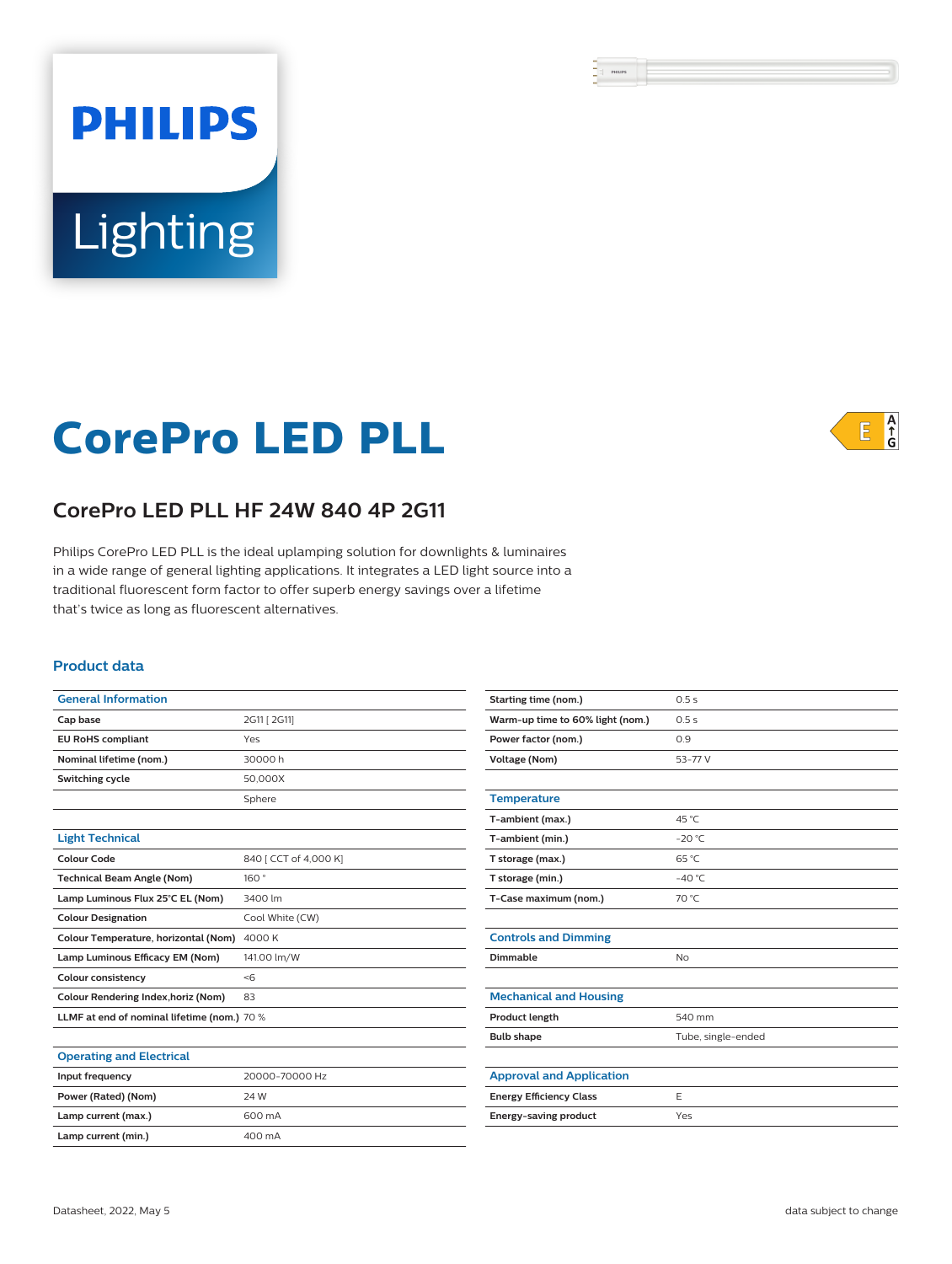## **CorePro LED PLL**

| Approval marks                            | TUV CE marking RoHS compliance KEMA Keur |  |  |  |
|-------------------------------------------|------------------------------------------|--|--|--|
|                                           | certificate                              |  |  |  |
| Energy consumption kWh/1,000 hours 24 kWh |                                          |  |  |  |
|                                           | 387356                                   |  |  |  |
|                                           |                                          |  |  |  |
| <b>Product Data</b>                       |                                          |  |  |  |
| Full product code                         | 871869682841000                          |  |  |  |
| Order product name                        | CorePro LED PLL HF 24W 840 4P 2G11       |  |  |  |

| EAN/UPC - product                 | 8718696828410 |
|-----------------------------------|---------------|
| Order code                        | 929001920502  |
| SAP numerator - quantity per pack |               |
| Numerator - packs per outer box   | 10            |
| <b>SAP</b> material               | 929001920502  |
| SAP net weight (piece)            | 0.160 kg      |
|                                   |               |

#### **Dimensional drawing**



| Product                                                           | <b>D</b> | D1. | - A1 | A <sub>2</sub> | A3 |
|-------------------------------------------------------------------|----------|-----|------|----------------|----|
| CorePro LED PLL HF 24W 840 37.6 mm 17 mm 453 mm 528.5 mm 535.1 mm |          |     |      |                |    |
| 4P 2G11                                                           |          |     |      |                |    |

#### **Photometric data**



**LEDtube CorePro PLL HF 24W 2G11 830 24D ND**



**LEDtube CorePro PLL HF 24W 2G11 840 24D ND**



**LEDtube CorePro PLL HF 24W 2G11 840 24D ND**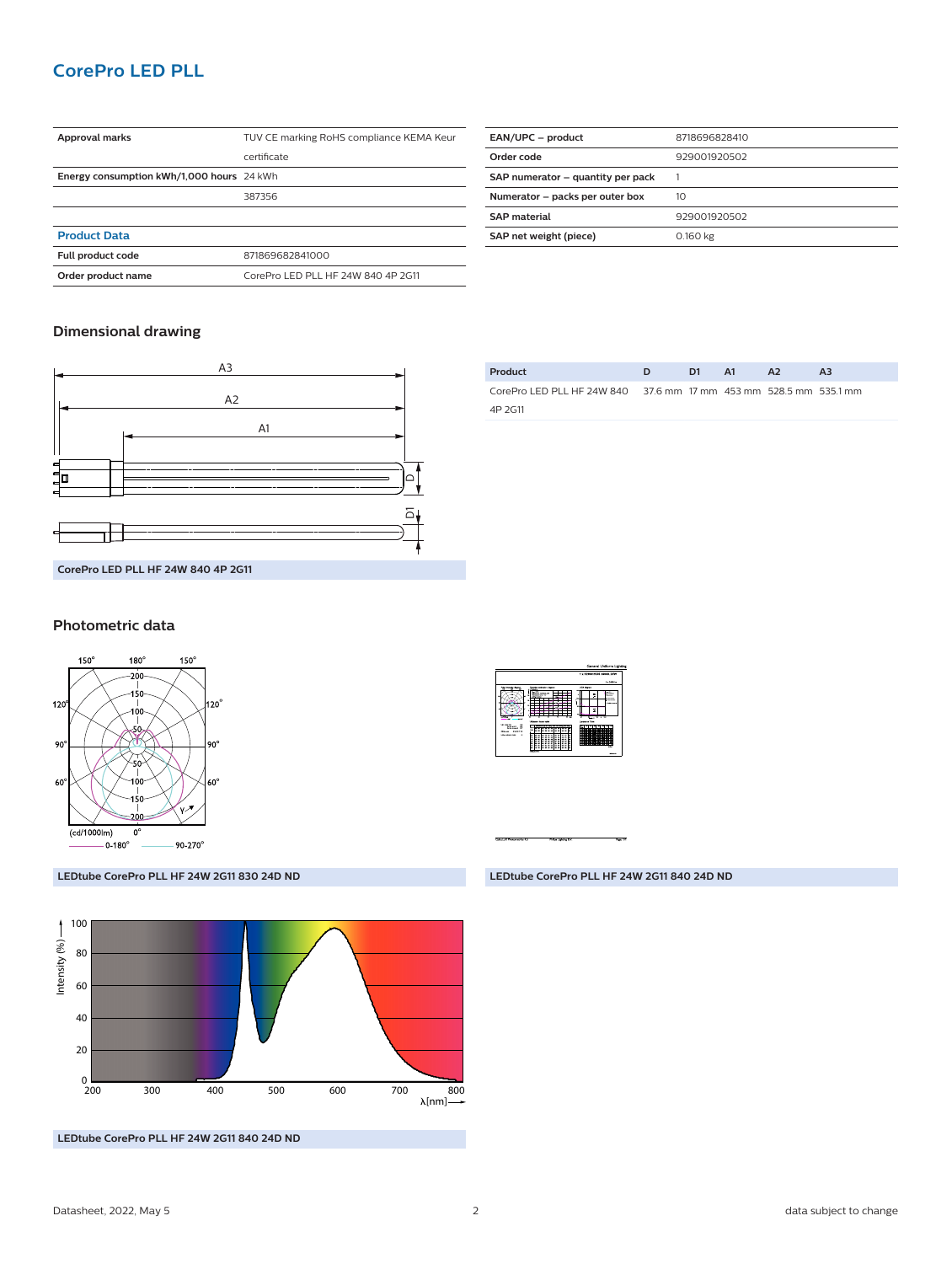# **CorePro LED PLL**

#### **Lifetime**





**LEDtube CorePro PLL HF 24W 2G11 830 24D ND**







**LEDtube CorePro PLL HF 24W 2G11 830 24D ND**

**LEDtube CorePro PLL HF 24W 2G11 830 24D ND**

Lumen (%) ـا<br>70 94% 96% 98% 100% Tc(°C) 70 75 80 85 90

**LEDtube CorePro PLL HF 24W 2G11 830 24D ND**